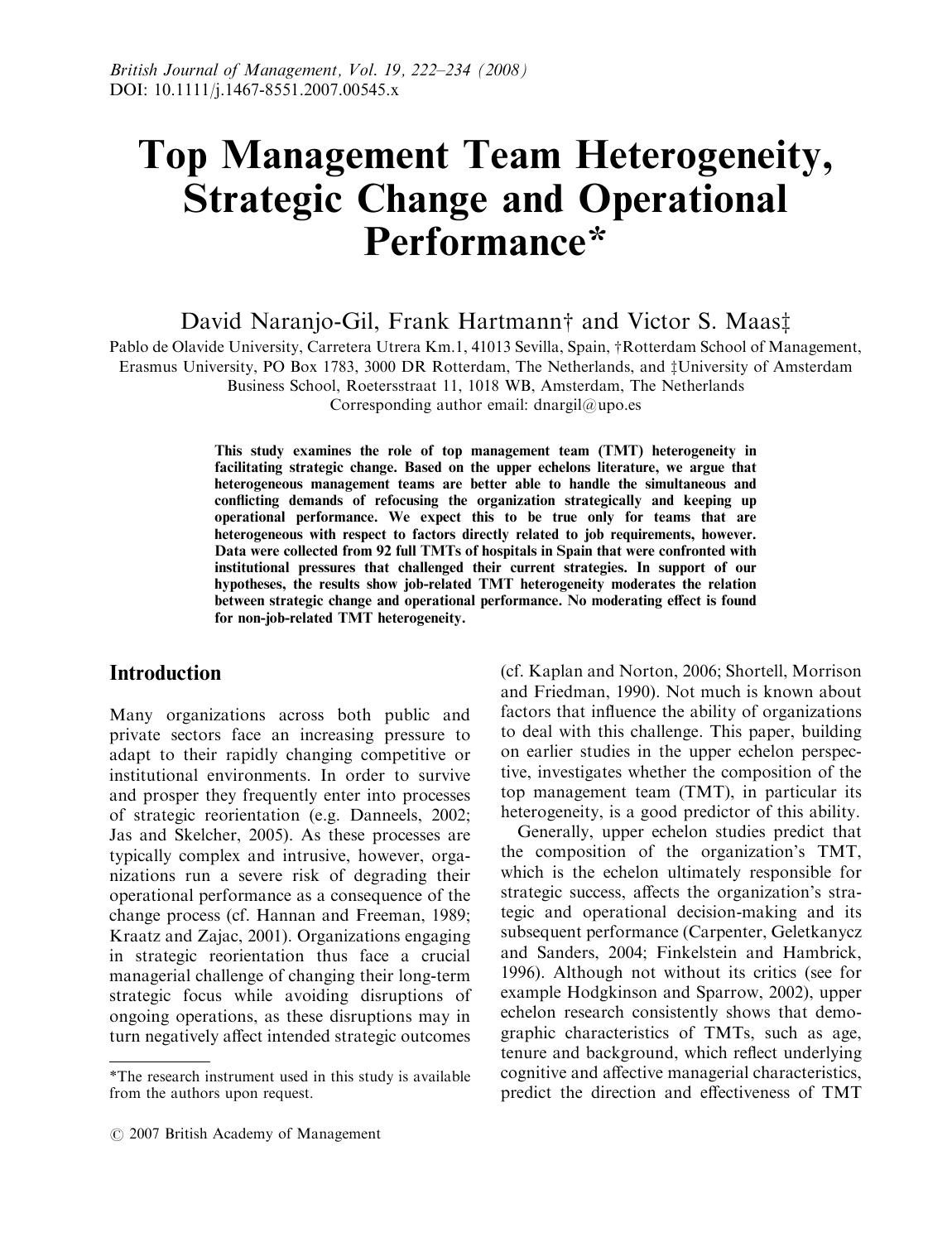behaviour (Hambrick and Mason, 1984; Jackson, 1992; Papadakis and Barwise, 2002). Several studies have particularly suggested that more heterogeneous teams, which consist of managers with varying backgrounds and competences, are better suited to manage in turbulent environments (e.g. Keck, 1997; Stewart, 2006) and are more inclined to pursue strategic change (e.g. Ferrier, 2001; Finkelstein and Hambrick, 1996; Golden and Zajac, 2001). Building on this literature, we argue that heterogeneous TMTs are also better able to keep up operational performance when engaging in strategic change than homogeneous TMTs, as their larger combined set of skills, experiences and competences enables them to successfully address the organizational dynamism and environmental complexity that accompanies strategic reorientation and because they have access to more formal and informal networks in the organization to gain commitment for their ideas (e.g. Bantel and Jackson, 1989; Finkelstein and Hambrick, 1996; Wiersema and Bantel, 1992). Following recent developments in upper echelon research (e.g. Lee and Park, 2006; Simons, Pelled and Smith, 1999; Webber and Donahue, 2001) we predict this effect only exists for job-related dimensions of heterogeneity.

We conduct our study in the public hospital sector in Spain, where recent legislation puts hospitals' management teams under pressure to simultaneously improve service quality and reduce costs (Madorrán Garcia and De Val Pardo, 2004). We use survey data collected from the 884 members of the TMTs of all 218 public hospitals in Spain, for which we obtained a satisfactory response rate of 42.20% (92 complete TMTs). In addition, we use operational performance data obtained from the Spanish Regional Health Care Services (e.g. Insalud, 2003). The data were analysed using partial least squares (PLS), which allows simultaneous assessment of the measurement quality and the structural relations between variables. The results support our hypotheses.

The paper attempts to contribute to both management theory and practice, in the following respects. First, although the strategic management literature suggests that TMT characteristics affect the organization's ability to execute strategic change (e.g. Ferrier, 2001; Wally and Becerra, 2001; Wiersema and Bantel, 1992), as yet it has not explained what TMT characteristics are

essential. This paper specifically predicts that job-related TMT heterogeneity is a relevant TMT characteristic. Second, this study's focus on operational performance allows a broader assessment of management's ability to manage strategic change (cf. Kaplan and Norton, 2006) than studies merely focusing on the choices made by the management team. Third, we test our predictions in a context where many similar organizations have engaged in strategic reorientation, albeit to different extents (see, for example, Carretero, 2000). This setting provides a unique opportunity to study the interactive effect of TMT heterogeneity and strategic change on performance, as it controls for heterogeneity as an antecedent of strategic turnaround processes (cf. Goodstein, Gautam and Boeker, 1994; Jackson, 1992; Zajac, Kraatz and Bresser, 2000). The remainder of this paper is structured as follows. First, we develop our hypotheses about the relationship between TMT heterogeneity, strategic change and operational performance. Next we describe the empirical study and after that present the results. The final section contains a short discussion of the findings, the conclusion and the limitations of the study and points out some directions for further research.

# Literature review and hypotheses development

The complexity and intrusion of strategic change processes put great demands on organizations and their management teams, resulting in serious risks for organizations' operational performance for the change period (Kaplan and Norton, 2006; Kraatz and Zajac, 2001; Wiersema and Bantel, 1992). For many industries, however, the competitive and institutional pressures that induce strategic change also require that organizations find ways of implementing changes without disrupting day-to-day activities, and without endangering motivation and commitment of employees throughout the organization (Shortell, Morrison and Friedman, 1990; Trinh and O'Connor, 2002). While some negative effects on immediate operational performance may not be avoidable, this means that successful strategic change places strong demands on organizations' TMTs. We believe more heterogeneous teams are better able to meet these demands.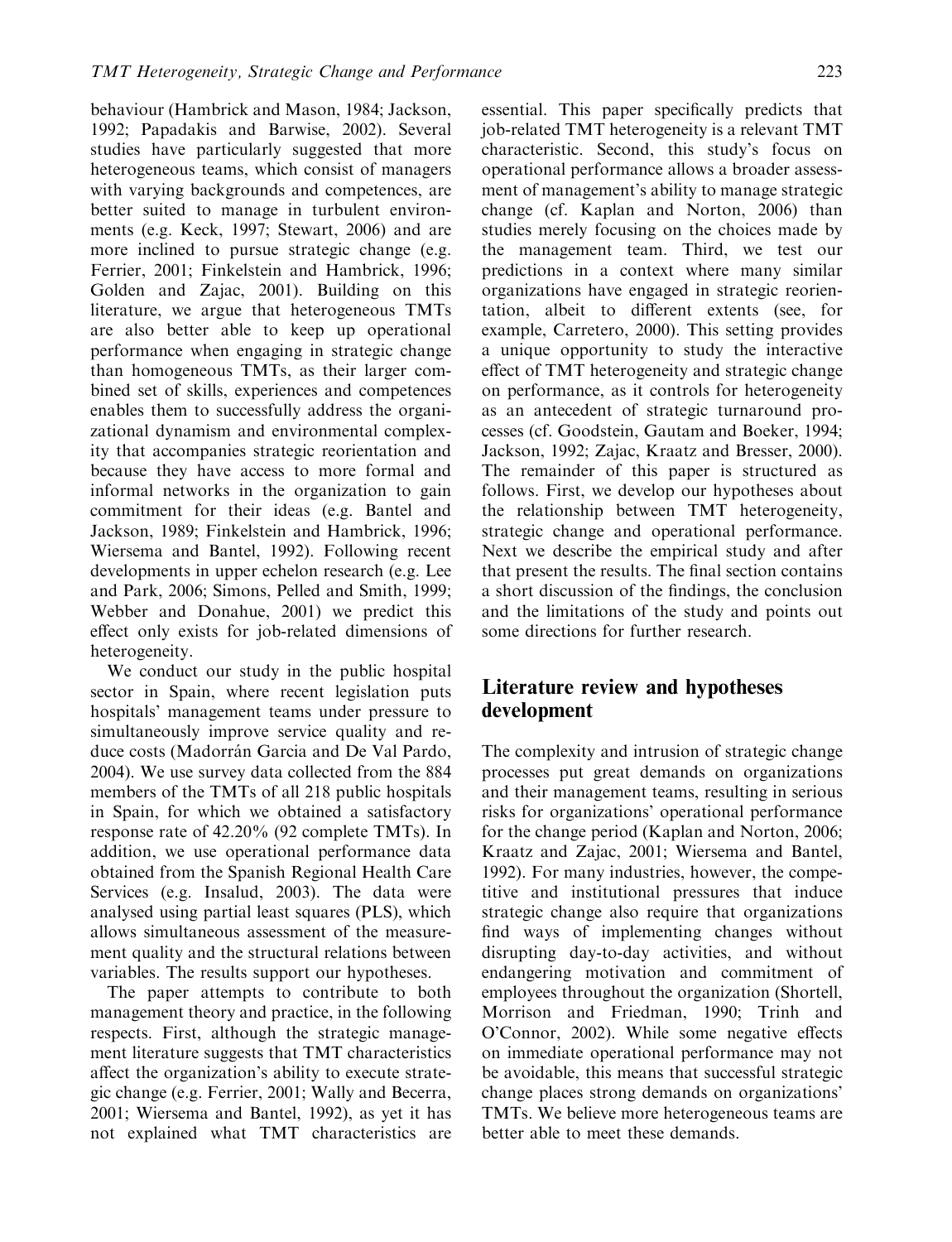First, heterogeneity provides TMTs with different types of knowledge and decision-making styles and a greater variety of professional perspectives. This diversity is beneficial in management processes that require substantial judgement and creative thinking such as those involving strategic change (Jackson, 1992; Milliken and Martins, 1996). Differences in perspective will furthermore broaden the scope of the information collected, and stimulate diversity in the interpretation of situations and in the solutions proposed for apparent and acute problems (Keck, 1997; Knight et al., 1999; Pitcher and Smith, 2001). This is in accordance with empirical evidence that under conditions of turbulence and ambiguity the benefits of heterogeneity are more profound (e.g. Carpenter, 2002; Keck, 1997; Stewart, 2006). A second argument that connects TMT heterogeneity with operational and strategic success, which is less well recognized in the upper echelon literature, stems from social identity theory. In general, social identity theory proposes that individuals categorize themselves and others into social groups, and that group identity becomes an important determinant of subsequent commitment and motivation (Haslam, 2001; Tajfel, 1969). As more heterogeneous TMTs represent a wider set of social categories (cf. Richard and Shelor, 2002; Webber and Donahue, 2001), more organizational participants are likely to identify with heterogeneous TMTs than with homogeneous TMTs and accept their strategies and action plans (cf. Ely, 1994; Li, Xin and Pillutla, 2002; Milliken and Martins, 1996). Part of this identification can be seen as a 'symbolic consequence' of diversity (see Milliken and Martins, 1996), but in addition heterogeneous TMTs also have ties to more (in)formal social networks that they may use to gain advice or to win commitment (Finkelstein and Hambrick, 1996; Jackson, 1992). Thus, heterogeneous TMTs will be better able to overcome resistance to change and to streamline the turnaround process (Leana and Barry, 2000; Pardo del Val and Martinez Fuentes, 2003; Reichers, Wanous and Austin, 1997). This is particularly valuable in large and complex organizations such as hospitals, where employees from various, often professionally defined, social categories cooperate (Desombre et al., 2006; Hoff, 2001).

Although theory and empirical results seem generally supportive of positive associations of higher heterogeneity with higher strategic dynamism and success, the literature is not completely unequivocal (Carpenter, 2002; Carpenter, Geletkanycz and Sanders, 2004; Pitcher and Smith, 2001). Some studies suggest that, although heterogeneity enables TMTs to better identify strategic issues (Hambrick and Mason, 1984) and develop strategic alternatives (Bantel and Jackson, 1989; Murray, 1989), homogeneous teams may be more effective in strategy execution, where unanimous commitment to the decisions made is crucial for organizational performance (Finkelstein and Hambrick, 1996; Pitcher and Smith, 2001; Wiersema and Bird, 1993). Milliken and Martins (1996) in this respect referred to team heterogeneity as a 'double edged sword', suggesting that some dimensions of heterogeneity may be beneficial, whereas other dimensions may be harmful. The relevance of the dimensionality of heterogeneity has received some empirical support (e.g. Murray, 1989; Simons, Pelled and Smith, 1999), although it is not yet fully understood. Webber and Donahue (2001) propose to distinguish between heterogeneity dimensions that are directly relevant for the job at hand, and dimensions that are not job-related. Jobrelated factors are those that capture the distinct experiences, skills and perspectives that are relevant to the tasks the TMT is faced with (Lee and Park, 2006; Pelled, 1996; Simons, Pelled and Smith, 1999).

For TMTs facing strategic dynamism, their educational and functional background and organizational tenure may be more important than other factors such as age and gender. The former set of characteristics is likely to be a more important source of cognitive resources, which is the crucial benefit of heterogeneity in complex circumstances (e.g. Carpenter, 2002; Keck, 1997; Stewart, 2006). In contrast, age and gender differences are more likely to produce a variety of visions and opinions within the TMT regarding certain specific issues, fuelling conflict (Milliken and Martins, 1996). The social identity argument also suggests that job-related heterogeneity is more relevant than non-job-related heterogeneity, as individuals' educational and functional backgrounds are more likely to categorize them into specific identity sharing groups than their age or gender (Hoff, 2001;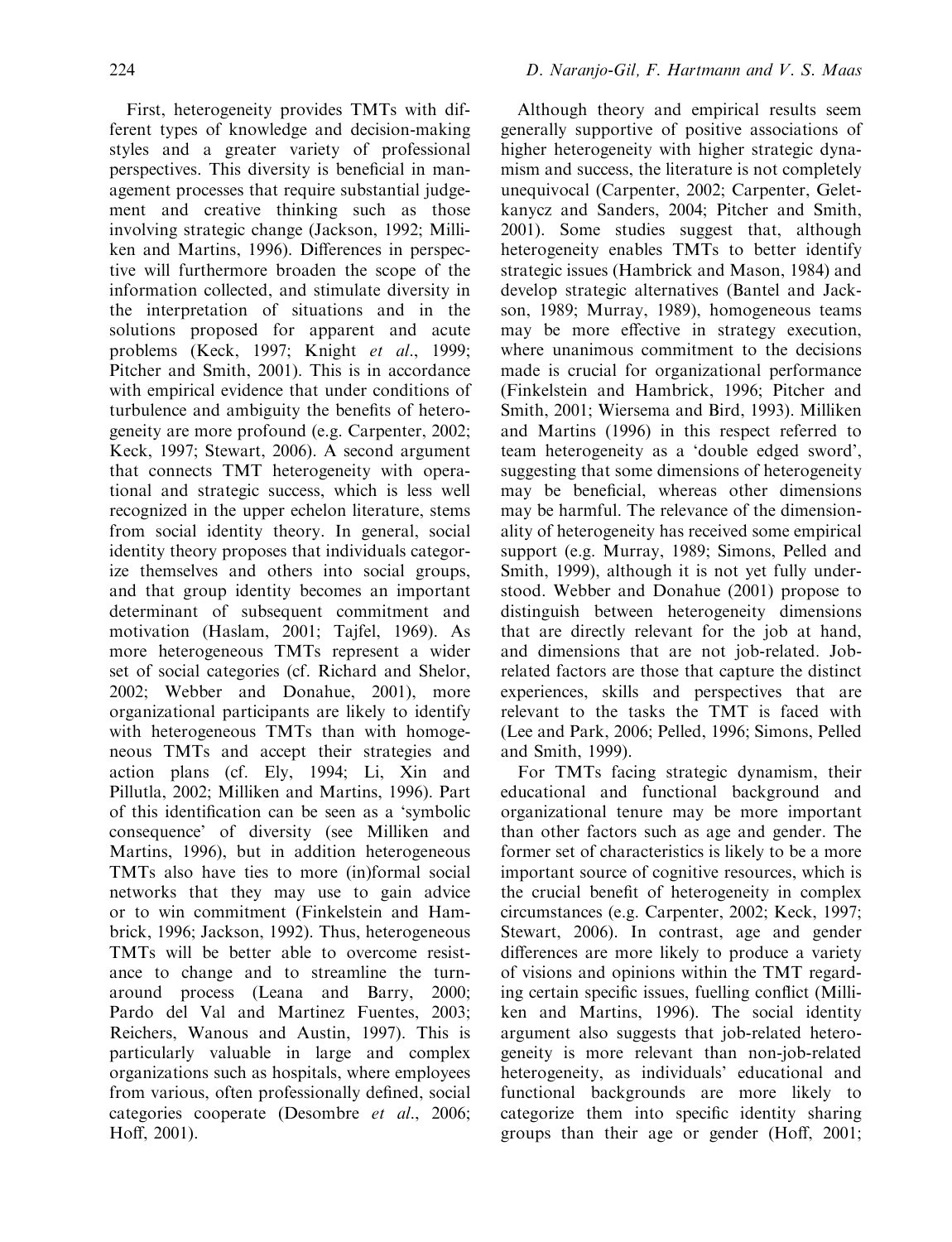Webber and Donahue, 2001). Based on these arguments, we propose the following two hypotheses.

H<sub>1</sub>: Strategic change is negatively related to operational performance.

H<sub>2</sub>: The relationship between strategic change and operational performance is less negative for TMTs with higher job-related heterogeneity.

## Research method

We collected data for this study from all 218 public hospitals in Spain. We selected this setting for two reasons. First, hospitals have received increased attention from academics in management and strategy fields, because of their complexity and the growing dynamism and financial importance of the medical sector (e.g. Goodstein, Gautam and Boeker, 1994; Young, Charns and Shortell, 2001). Second, public hospitals, not only in Spain but also in other countries, are forced to undergo fundamental shifts towards new forms of healthcare organization (Desombre et al., 2006; Goodstein, Gautam and Boeker, 1994; Shortell, Morrison and Friedman, 1990; Trinh and O'Connor, 2002). The setting thus provided a unique opportunity to study the effects of TMT heterogeneity on performance during a change process.

The TMT members' personal data were obtained from the Spanish National Catalogue of Hospitals, and were updated through Internet and telephone calls until a complete list of 884 TMT members was available. We collected performance data for the hospitals from the Spanish Regional Health Care Services (e.g. Insalud, 2003). To obtain the demographic details and data about the hospitals' strategic change, a questionnaire was developed following Dillman's (2000) tailored design method. The distribution procedure involved several steps to maximize willingness to participate. These included (1) sending a pre-notice letter, (2) sending the survey package containing the covering letter, the survey, a prepaid self-addressed envelope and a pen, (3) sending a follow-up letter to respondents, reminding them of the importance of participating, (4) sending a second copy of the survey to non-respondents and finally (5) making phone calls to non-responding managers inviting them to participate.

A satisfactory response rate was achieved, with 496 (56.11%) questionnaires returned of which 473 were deemed useful for further analysis. From these data, 92 complete TMTs could be formed (42.20%). Most TMTs consist of a CEO, a Medical Director, a Nursing Director and an Administrative–Financial Director. For testing the hypotheses we relied on the data of only those TMTs for which all members responded. The remainder of the responses was included for the validity and response-bias tests. Considering the latter, independent-samples t tests between early and late respondents, and chi-squared tests and t tests based on the hospital size, were run to examine the potential for non-response bias. The tests did not reveal any sign of bias.

#### Measurement of variables

Strategic change was measured with an instrument based on Miles and Snow's (1978) typology of strategy. Miles and Snow (1978) distinguish between prospector and defender organizations. Prospector organizations focus their efforts on growth, diversification and innovation. To accomplish this they stress flexibility, decentralization and coordination (Miles and Snow, 1978; Shortell and Zajac, 1990). Defenders, on the other hand, emphasize internal efficiency, predictability and control. Strategic change is the extent to which a firm is moving along the prospector/defender continuum (Miles and Snow, 1978; Shortell and Zajac, 1990; Shortell, Morrison and Friedman, 1990). Following Golden (1992) and Abernethy and Brownell (1999), managers were presented with two descriptions, one of a defender organization and another of a prospector organization.<sup>1</sup> They had to indicate their perception of the hospital's strategic position three years ago and its current position on a five-point Likert-type scale anchored by 'complete defender' (1) and 'complete prospector' (5). Strategic change was measured as the absolute

<sup>&</sup>lt;sup>1</sup>The measurement instrument used is reproduced in the Appendix.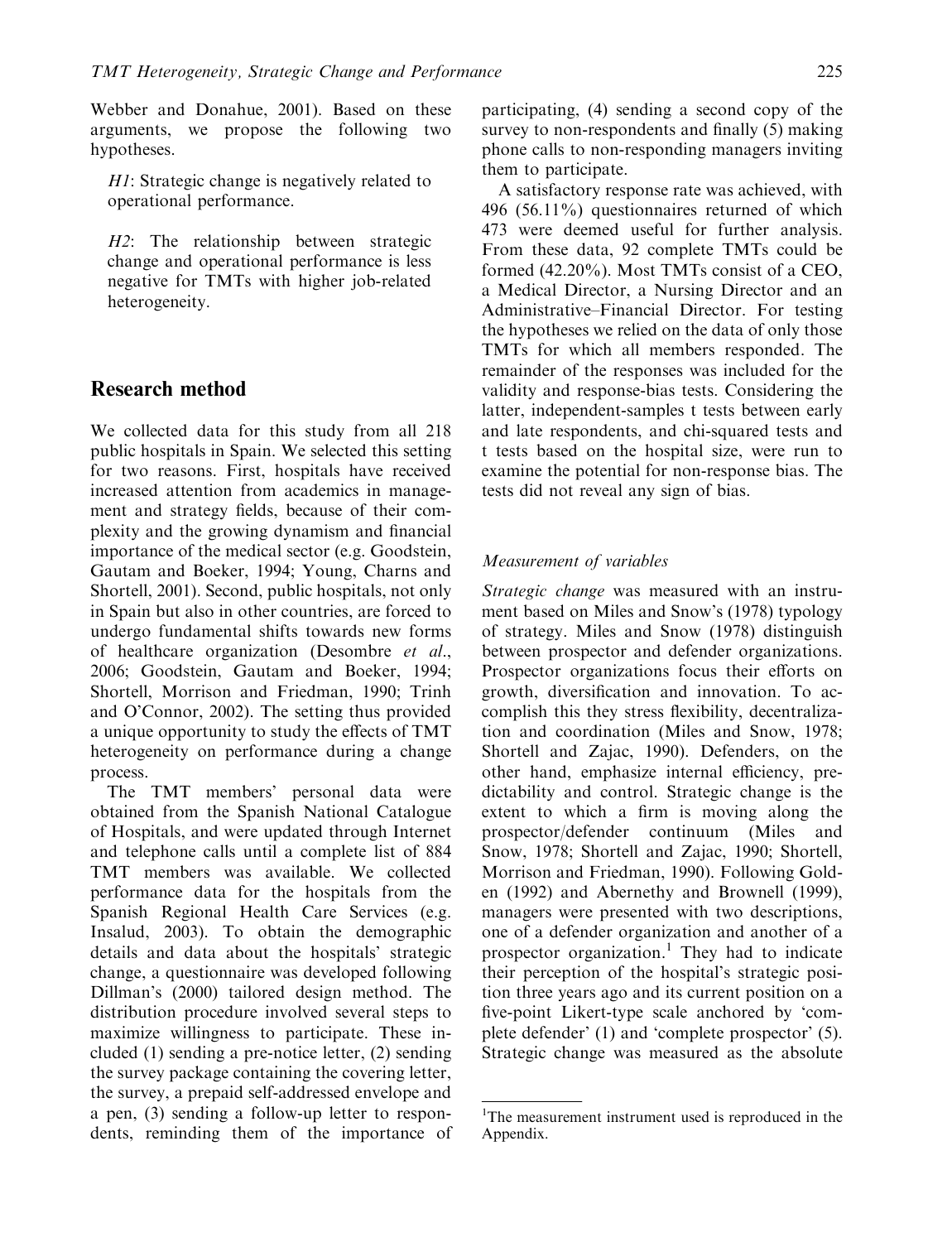| Name                            | Definition                                                    | Description                                                                                                                                                       |
|---------------------------------|---------------------------------------------------------------|-------------------------------------------------------------------------------------------------------------------------------------------------------------------|
| Occupancy rate<br>(use of beds) | Daily census/Number of hospital beds                          | Number of inpatients receiving care<br>each day at hospitals' beds                                                                                                |
| Use of surgery rooms            | Hours used at surgery room/Hours<br>available at surgery room | Use of surgery facilities (equipment)<br>at hospitals                                                                                                             |
| Re-admission rate <sup>a</sup>  | Returned admitted patients/<br>Total patients discharge       | Percentage of admitted patients who<br>return to the hospital within seven days of discharge                                                                      |
| Length of stay <sup>a</sup>     | Number of inpatient days/<br>Number of admissions             | Average duration of patient stay in health facility                                                                                                               |
| Mortality rate <sup>a</sup>     | Total patients deaths/Total<br>patients admission             | Proportion of the patients at a hospital that died<br>within 60 and 90 days of hospital admission and<br>30 days of hospital discharge                            |
| Waiting time <sup>a</sup>       | Total number of days waited/<br>Outpatient activity           | The time which elapses between the request by a<br>general practitioner for an appointment and the<br>attendance of the patient at the outpatients'<br>department |

Table 1. Measures of hospitals' operational performance

a Reverse score used as indicator.

value of the differences between the ratings of the present and the past. $^{2}$ 

To assess the appropriateness of aggregation, the within-group inter-rater reliability coefficient (rwg(j)) was computed for the measurement instrument of strategic change. Values of rwg(j) equal to 0.70 or above demonstrate high consistency within groups and justify the aggregation within that team. The rwg coefficient was higher than 0.70 (0.73), indicating good agreement among judgements made by the different team members (cf. James, Demaree and Wolf, 1984) and therefore we took the mean of the scores of the individual team members as the hospital's score for strategic change.

Operational performance was measured using objective performance data. We acquired performance data from the Spanish Regional Health Care Services (e.g. Insalud, 2003; SAS, 2003). Before collecting the data, we conducted 18 interviews in four hospitals to be able to select those performance indicators that were considered the most representative by hospital managers.3 Table 1 shows a description of the six measures that were chosen. All six measures are important performance indicators for hospitals around the world, regardless of their strategic positioning (see Van Peursem, Pratt and Lawrence, 1995, for a review of hospital performance measurement). The measures were modelled to be manifest indicators of a latent construct called operational performance.

Job-related heterogeneity was measured as the TMT's diversity with respect to tenure and functional and educational background. Consistent with the upper echelon tradition (Finkelstein and Hambrick, 1996; Pelled, 1996), the questionnaire contained factual questions regarding management position tenure, functional background and university degrees. Tenure heterogeneity was assessed using the coefficient of variation of the score on the tenure item (standard deviation divided by the mean), which provides a direct and scale-invariant measure of dispersion (cf. Allison, 1978). Heterogeneity in functional and educational background were not amenable to the coefficient of variation measure, since they were measured as categorical variables in line with prior studies (Finkelstein and Hambrick, 1996; Wiersema and Bantel, 1992). Thus '1' represented a dominant administrative

 $2$ In addition, we ran our models with strategic change as a continuous variable from  $-4$  to  $+4$  to take account of the direction of movement along the defender–prospector axis. Also, following recent concerns about the measurement of strategic change (Bergh and Fairbank, 2002), we ran our model with the strategic position at  $t_0$ and  $t_{-3}$  as control variables. These changes did not affect the direction and significance of the path coefficients.

<sup>&</sup>lt;sup>3</sup>A total of four general managers, four medical directors, three nursing directors, three administration directors and four financial directors were interviewed.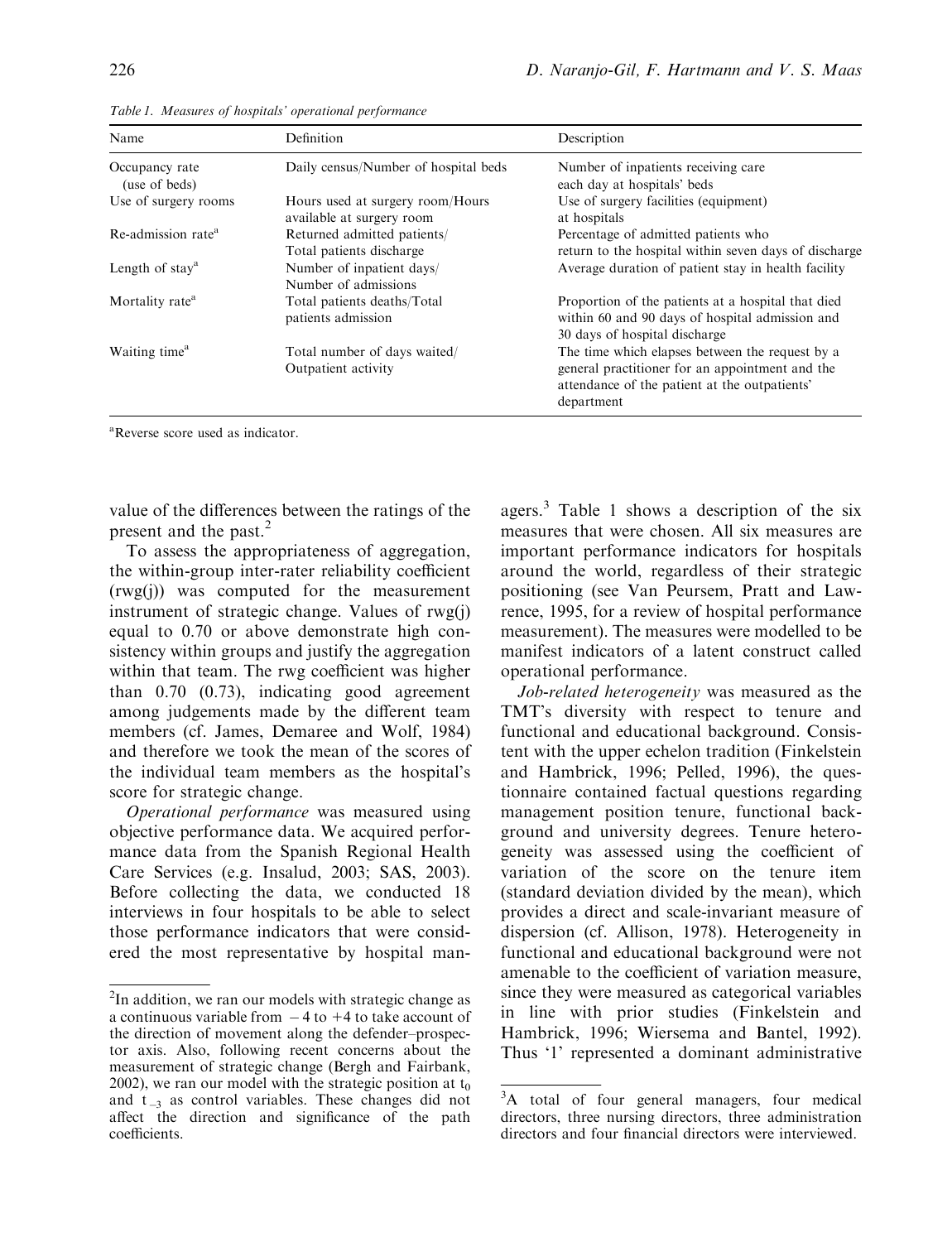(external) oriented educational or experience background (e.g. business, economics, law) and '0' represented a dominant professional (internal) oriented background (e.g. medicine, nursing, biology and chemistry) (Hitt and Tyler, 1991; Knight *et al.*, 1999; Wiersema and Bantel, 1992).<sup>4</sup> Blau's (1977) index of heterogeneity, which has been used extensively among TMT researchers to measure categorical variables, was also adopted in this study. The Blau heterogeneity index is calculated as  $1 - \Sigma p_i^2$ , where  $p_i$  is the proportion of the team in the ith educational (or functional) category. A score of zero would indicate perfect homogeneity (educational or functional). Higher scores on this index indicate more diversity in background between the members of the TMT. Job-related heterogeneity was modelled as a formative construct (cf. Diamantopoulos and Siguaw, 2006) with tenure variance and educational and functional background diversity as manifest variables.

Non-job-related heterogeneity was modelled to be a formative construct with age and gender heterogeneity as manifest variables.<sup>5</sup> Age diversity was measured using the coefficient of variation in TMT members' age (standard deviation divided by the mean). Blau's (1977) index of heterogeneity again was used to measure gender diversity.

Two control variables were included in the analysis. First, hospital size, measured as the number of beds, was included because, as the size of an organization grows, it becomes increasingly formalized and institutionalized, which can minimize the role of top managers in strategic decision-making (Thomas and Ramaswamy, 1996). Second, we used a dummy variable to control for hospital location.<sup>6</sup>

Table 2. Descriptive statistics for variables  $(n = 92)$ 

| Variable                           | Mean | SD.  | <b>Theoretical</b><br>range | Actual<br>range |
|------------------------------------|------|------|-----------------------------|-----------------|
| 1. Age diversity                   | 0.78 | 0.08 | $0.00 - 1.00$               | $0.72 - 0.91$   |
| 2. Gender diversity                | 0.49 | 0.05 | $0.00 - 1.00$               | $0.51 - 1.00$   |
| 3. Tenure diversity                | 0.65 | 0.15 | $0.00 - 1.00$               | $0.59 - 0.71$   |
| 4. Background diversity            | 0.51 | 0.11 | $0.00 - 1.00$               | $0.31 - 0.92$   |
| 5. Education diversity             | 0.56 | 0.09 | $0.00 - 1.00$               | $0.34 - 0.90$   |
| 6. Strategic change                | 1.93 | 0.58 | $0.00 - 4.00$               | $0.00 - 4.00$   |
| 7. Occupancy rate<br>(use of beds) | 0.77 | 0.05 | $0.00 - 1.00$               | $0.58 - 0.91$   |
| 8. Use of surgery<br>rooms         | 0.68 | 0.04 | $0.00 - 1.00$               | $0.41 - 0.73$   |
| 9. Re-admission rate               | 0.64 | 0.04 | $0.00 - 1.00$               | $0.48 - 0.77$   |
| 10. Length of stay                 | 0.62 | 0.04 | $0.00 - 1.00$               | $0.57 - 0.86$   |
| 11. Mortality rate                 | 0.56 | 0.02 | $0.00 - 1.00$               | $0.45 - 0.68$   |
| 12. Waiting time                   | 0.61 | 0.03 | $0.00 - 1.00$               | $0.47 - 0.75$   |

## **Results**

The hypotheses are analysed using PLS. Like covariance-based structural equation modelling techniques (e.g. LISREL, EQS), PLS is a secondgeneration statistical technique that simultaneously assesses the measurement model and the structural theoretical model. Different from covariance-based algorithms, PLS is focused on the prediction and explanation of variance in dependent variables and resembles ordinary least squares regression with regard to output and assumptions (Chin, 1998b; Hulland, 1999). PLS allows smaller sample sizes than covariancebased models and overcomes some of the theoretical and estimation problems associated with the use of such models (see for example Hulland, 1999). However, it does not report the fit of the whole model (Chin, 1998a; Chin, Marcolin and Newsted, 2003). The path coefficients in the PLS structural model are interpretable as  $\beta$  statistics from an ordinary least squares regression while the results of the assessment of the measurement model mirror the results of principal component analysis. In evaluating the PLS results, the procedure advocated by Hulland (1999) is followed, which suggests a separate analysis of the measurement model and the structural model.<sup>7</sup> Table 2 shows the descriptive statistics of the variables, Table 3 shows the

<sup>&</sup>lt;sup>4</sup>Two categories were used since the vast majority of managers (89.1%) indicated that they had a degree related to either business, economics, law, or medical, nursing.

<sup>&</sup>lt;sup>5</sup>We did not assess respondents' ethnic background because of a lack of variation with respect to this variable in the population under study.

<sup>&</sup>lt;sup>6</sup>The inclusion of this dummy variable allowed us to distinguish between hospitals in regions with a long history of autonomy in healthcare management and hospitals in regions where autonomy was strongly increased during a 2002 government healthcare reform programme. This programme resulted in extensive and uniform autonomy for all regions.

<sup>&</sup>lt;sup>7</sup>The item scores were standardized, to have a mean of zero and a variance of one, before running the data in PLS (Chin, Marcolin and Newsted, 2003).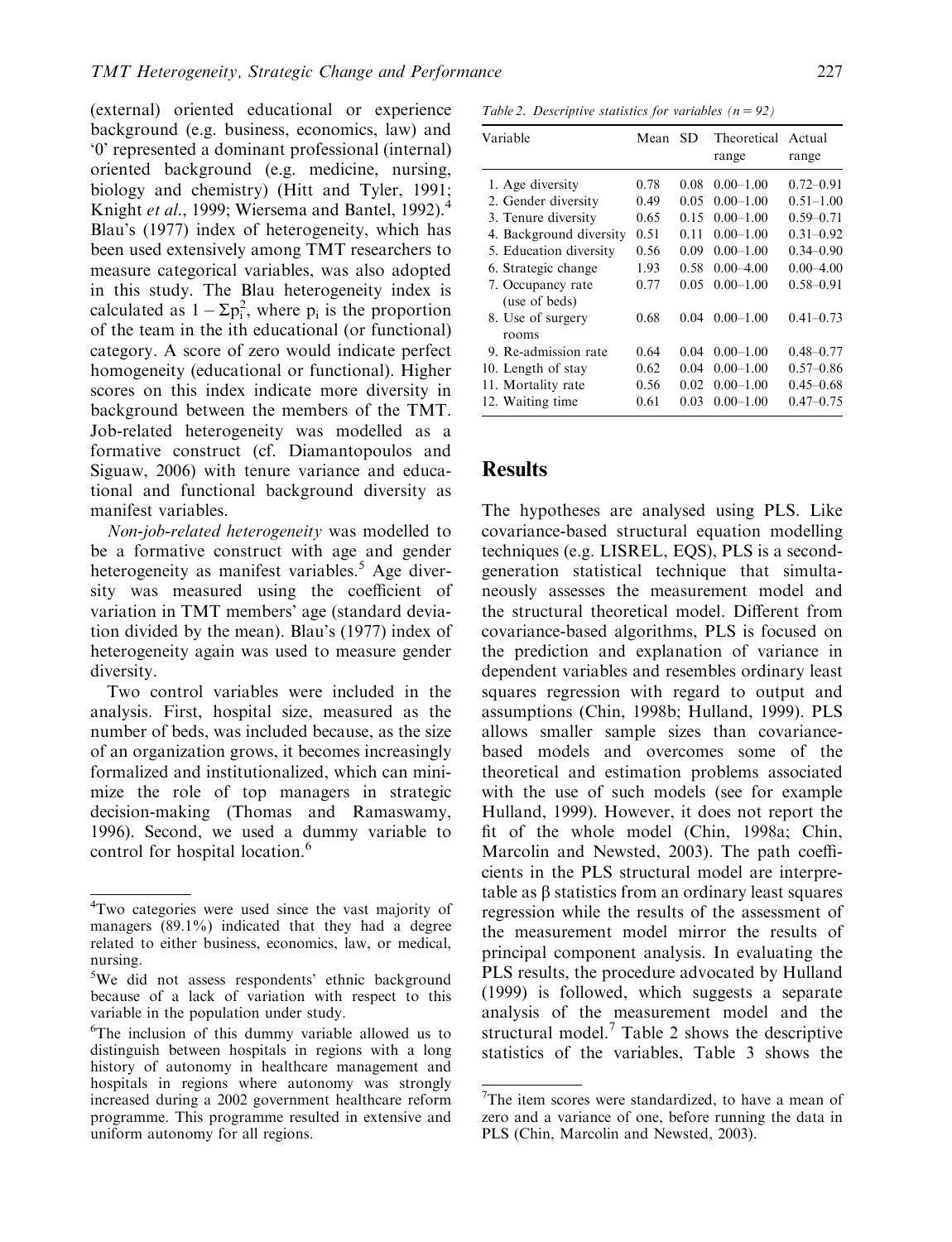| Variables                         | Items                    | Loadings | Composite<br>reliability | Average variance<br>extracted |
|-----------------------------------|--------------------------|----------|--------------------------|-------------------------------|
| Job-related TMT diversity         | Age heterogeneity        | 0.707    | 0.811                    | 0.655                         |
|                                   | Gender heterogeneity     | 0.729    |                          |                               |
| Non job-related TMT heterogeneity | Background heterogeneity | 0.835    | 0.784                    | 0.603                         |
|                                   | Education heterogeneity  | 0.776    |                          |                               |
|                                   | Tenure heterogeneity     | 0.714    |                          |                               |
| Operational performance           | Occupancy rate           | 0.849    | 0.834                    | 0.709                         |
|                                   | Use of surgery rooms     | 0.872    |                          |                               |
|                                   | Re-admission rate        | 0.806    |                          |                               |
|                                   | Length of stay           | 0.837    |                          |                               |
|                                   | Mortality rate           | 0.885    |                          |                               |
|                                   | Waiting time             | 0.874    |                          |                               |

Table 3. Reliability and validity analysis  $(n = 92)$ 

Table 4. Correlations from PLS model  $(n = 92)$ 

| 1. Job-related TMT<br>heterogeneity     | 1.000              |          |              |       |
|-----------------------------------------|--------------------|----------|--------------|-------|
| 2. Non-job-related TMT<br>heterogeneity | 0.099              | 1.000    |              |       |
| 3. Strategic change                     | 0.203 <sup>b</sup> | 0.112    | 1.000        |       |
| 4. Operational<br>performance           | $0.270^a$          | $-0.144$ | $-0.206^{b}$ | 1.000 |

<sup>a</sup>Significant at 0.01 level (two tailed).

b Significant at 0.05 level (two tailed).

results from the reliability and validity analyses and Table 4 presents the correlations between the variables in the model.

To assess individual item reliability, we examine the loadings of the items on their constructs. Hulland (1999) suggests items with a loading of less than 0.4 should be dropped. As is clear from Table 3, no item had a loading lower than 0.7, indicating that overall item reliability is appropriate. To evaluate the constructs' convergent validity we examine the composite reliability measure developed by Werts, Linn and Jöreskog (1974) and reported by PLS on default. The interpretation of this measure is similar to that of Cronbach's alpha. Table 3 shows that the composite reliability of all constructs is well above the 0.7 that is generally considered the lower bound for acceptable levels of reliability. In addition, we also examine the average variance extracted (AVE) measure created by Fornell and Larcker (1981). The AVE indicates how much variance is shared between a latent construct and its measurement items. Chin (1998a) suggests AVE should be 0.5 or higher, meaning that at least 50% of indicator variance is accounted for by construct variance rather than error. As can be seen in Table 3, all constructs have an AVE higher than 0.6. Finally, to assess discriminant validity of the constructs, we test whether all AVEs are greater than the squares of the correlations among the constructs. As this is the case, it can be concluded that all constructs share more variance with their own block of indicators than with any other construct, implying satisfactory discriminant validity (cf. Chin, 1998a; Fornell and Larcker, 1981). In summary, the results from the assessment of the measurement model are very satisfactory.

Regarding the analysis of the hypotheses in the structural model we ran a model both without and with the interaction terms and we tested the interactive effects of job-related heterogeneity and of non-job-related heterogeneity and strategic change. The results from our analyses are reported in Table 5. This table reports the path coefficients and their significance and R-squared statistics for the dependent variable.<sup>8</sup> The results from the full model are also illustrated in Figure 1. All results are based on a bootstrapping procedure that used 500 samples with replacement.

Hypothesis 1 predicts a negative effect of strategic change on operational performance. The results in Table 5, part (a), show a significantly negative path from strategic change to performance  $(-0.187, p = 0.059)$ , providing support for our hypothesis. In addition, there is a significantly positive path from job-related

<sup>&</sup>lt;sup>8</sup>The control variables did not reveal any significant path with the constructs in the research model.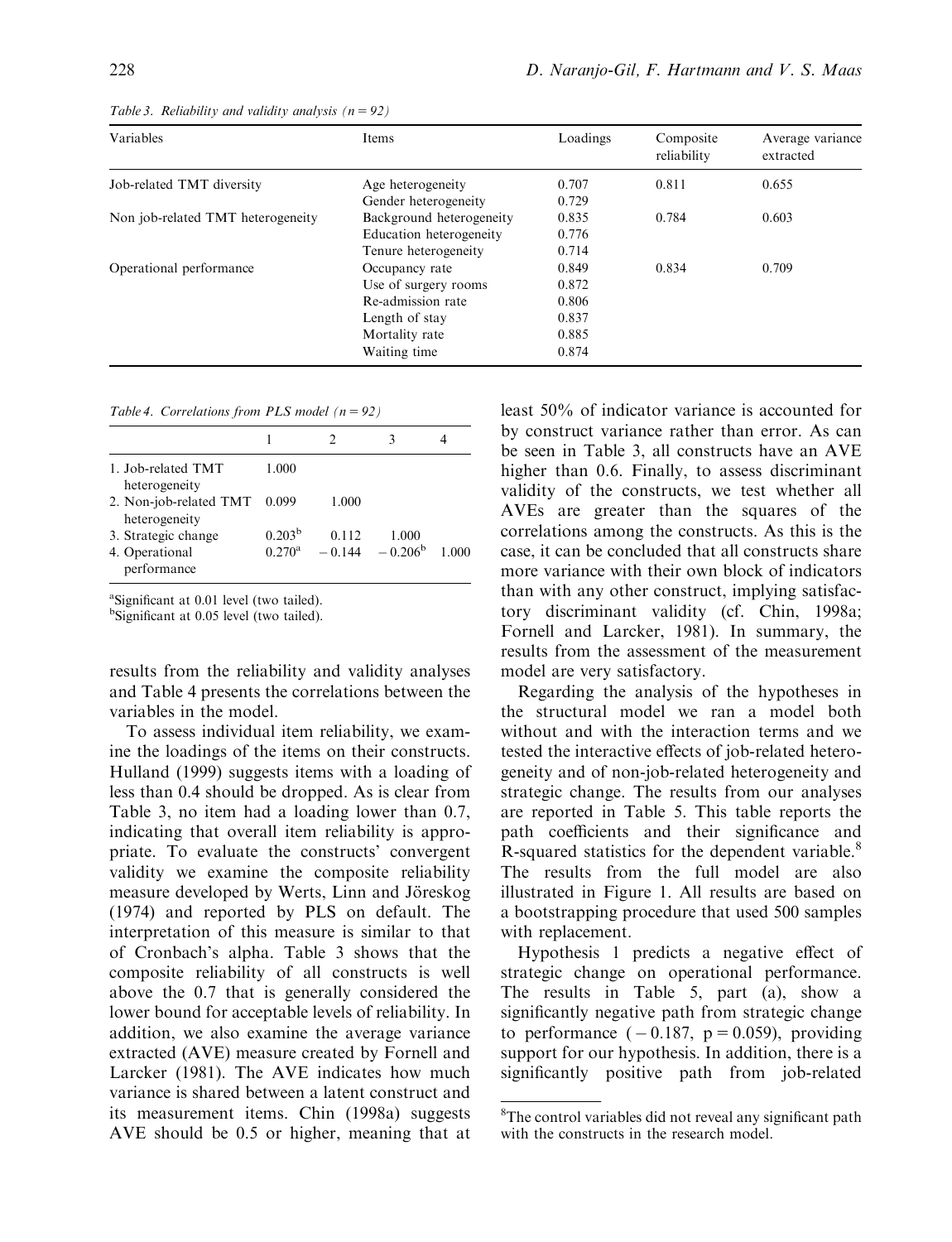Table 5. Results from PLS analysis (path coefficients,  $n = 92$ )

| From                                                           | Tο | Performance            |         |
|----------------------------------------------------------------|----|------------------------|---------|
|                                                                |    | Path<br>coefficient    | p value |
| (a) Main effects model                                         |    |                        |         |
| Job-related TMT heterogeneity                                  |    | 0.228 <sup>b</sup>     | 0.033   |
| Non-job-related TMT heterogeneity                              |    | $-0.129$               | 0.206   |
| Strategic change                                               |    | $-0.187^{\circ}$ 0.059 |         |
|                                                                |    | $R^2 = 0.089$          |         |
| (b) Interaction model                                          |    |                        |         |
| Job-related TMT heterogeneity                                  |    | $0.277^{\rm a}$        | 0.003   |
| Non-job-related TMT heterogeneity                              |    | $-0.160$               | 0.117   |
| Strategic change                                               |    | $-0.219^{b}$           | 0.039   |
| Strategic change $\times$ TMT<br>job-related heterogeneity     |    | 0.231 <sup>b</sup>     | 0.022   |
| Strategic change $\times$ TMT<br>non-job-related heterogeneity |    | 0.160                  | 0.118   |
|                                                                |    | $R^2 = 0.259$          |         |

<sup>a</sup>Significant at 0.01 level (two tailed).

b Significant at 0.05 level (two tailed).

c Significant at 0.10 level (two tailed).

heterogeneity to operational performance (0.228,  $p = 0.033$ ). The path from non-job-related heterogeneity to performance is negative but insignificant  $(-0.129, p = 0.206)$ . In support of Hypothesis 2, Table 5, part (b), shows that there is a significant interaction effect of strategic change and job-related heterogeneity on performance  $(0.231, p = 0.022)$ , while the interaction between strategic change and non-job-related heterogeneity is insignificant (0.160,  $p = 0.118$ ). The R-squared for the main effects model is 0.089. Inclusion of the interaction terms raises the R-squared to 0.259. The additive explanatory power of the interaction model is determined by calculating Cohen's  $f^2$  effect size measure (Chin, Marcolin and Newsted, 2003, p. 211; Cohen, 1988). The effect size  $f^2$  of including the interaction terms is 0.187, which is between a medium and large effect. To gain a better understanding of the shape of the interaction between job-related heterogeneity and strategic change, we split the sample into a high and low job-related heterogeneity subsample, based on the median heterogeneity score. We performed a separate PLS path analysis for the two subsamples. The results of this procedure are in Table 6.

Table 6 indicates that in the low job-related heterogeneity sample there is a significantly negative effect of strategic change on operational performance  $(-0.282, p = 0.003)$ , while for the high heterogeneity sample the path from strategic change to performance is insignificant (0.144,  $p = 0.254$ . This confirms our results from testing the full model (Table 5, part (b)). Overall, the results support our hypotheses.

### Discussion and conclusion

The purpose of this study was to analyse the effects of TMT heterogeneity on the relation between strategic change and operational performance. As the process of changing goals, responsibilities and organizational routines can easily turn into confusion and chaos at the workfloor and widespread employee resentment, operational performance may decline which may also negatively affect the strategic change process itself (Kaplan and Norton, 2006; Leana and Barry, 2000; Reichers, Wanous and Austin, 1997). At present, the literature does not provide much evidence about the factors that make TMTs more or less successful at managing strategic change. Drawing on the upper echelon perspective, we proposed team heterogeneity would be such a factor. In support of our hypotheses, the results of our study indicate that strategic change indeed poses a threat to organizations' operational performance, but that relatively heterogeneous TMTs are able to protect their organization from this threat and successfully battle operational performance downturn. This was only the case for teams that were heterogeneous in more job-related dimensions though; no moderating effect of age and gender diversity was found.

Our study provides contributions to both management theory and practice. First, it adds to the limited literature that addresses the implementation of strategy 'without disrupting the organization' (cf. Kaplan and Norton, 2006). A practical implication of our results is that, when filling management positions, organizations should try to ensure that enough diversity exists within the team. In particular, during periods of strategic change, TMT heterogeneity seems to

 $^{9}f^{2} = (R^{2} \text{ interaction model} - R^{2} \text{ main effects model})/$  $(1 - R^2)$  main effects model). Interaction effect sizes are small if  $f^2 = 0.02$ , medium if  $f^2 = 0.15$  and large if  $f^2 = 0.35$  (Chin, Marcolin and Newsted, 2003; Cohen, 1988).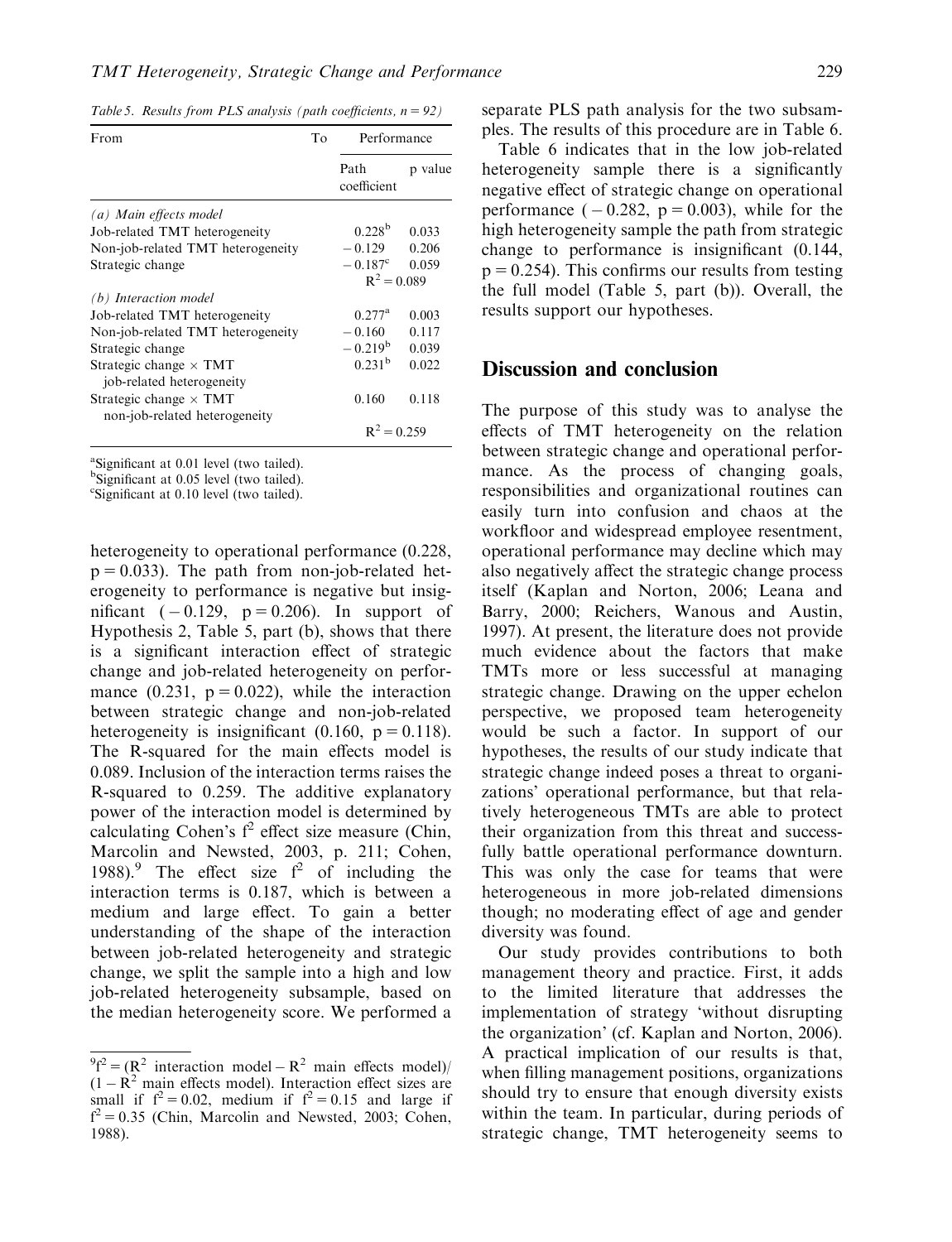

Figure 1. PLS model: TMT heterogeneity, strategic change and operational performance

<sup>a</sup>Significant at 0.01 level (two tailed). <sup>b</sup>Significant at 0.05 level (two tailed).

Table 6. Results from PLS analyses for high and low job-related heterogeneity subsamples

| From                                 | To | Performance           |         |
|--------------------------------------|----|-----------------------|---------|
|                                      |    | Path<br>coefficient   | p value |
| $(a)$ High job-related heterogeneity |    |                       |         |
| sample $(n = 44)$                    |    |                       |         |
| Strategic change                     |    | 0.144                 | 0.254   |
| Non-job-related TMT heterogeneity    |    | $-0.130$ 0.237        |         |
|                                      |    | $R^2 = 0.192$         |         |
| $(b)$ Low job-related heterogeneity  |    |                       |         |
| sample $(n=48)$                      |    |                       |         |
| Strategic change                     |    | $-0.282$ <sup>a</sup> | 0.003   |
| Non-job-related TMT heterogeneity    |    | $-0.147$ 0.251        |         |
|                                      |    | $R^2 = 0.184$         |         |

a Significant at 0.01 level (two tailed).

have a substantial positive effect on operational performance.

In addition, our study contributes to the upper echelon literature in at least three ways. First, we show that heterogeneity interacts with situational circumstances (such as the extent of strategic change) to affect performance. In the original upper echelon theory model developed by Hambrick and Mason (1984) TMT heterogeneity was regarded as an antecedent to strategic change.

Empirical studies, however, have been inconclusive about this relationship. For example, Wiersema and Bantel (1992) found hardly any support for the expected positive effects of TMT heterogeneity on strategic change. Also Tihanyi et al. (2000) found most forms of heterogeneity to be unrelated to firms' strategic moves. Goodstein, Gautam and Boeker (1994) even found a negative association between heterogeneity and change. In our study we therefore explored the interaction between heterogeneity and strategic change, which, although not incongruent with the idea of heterogeneity as an antecedent to change, contributes to the development of a more comprehensive view of the role of TMTs in strategic change processes. Indeed, our findings extend those of Keck (1997) and Carpenter (2002), who concluded that the effect of heterogeneity on performance depends on the strategic uncertainty faced by the organization. Also, our results confirm the finding of Stewart's (2006) meta-analysis that, in non-routine settings, heterogeneity has a positive effect on performance.

Second, in reaction to criticisms on the upper echelon literature (e.g. Hodgkinson and Sparrow, 2002), we followed Milliken and Martins (1996), Richard and Shelor (2002) and others and extended the traditional cognitive resources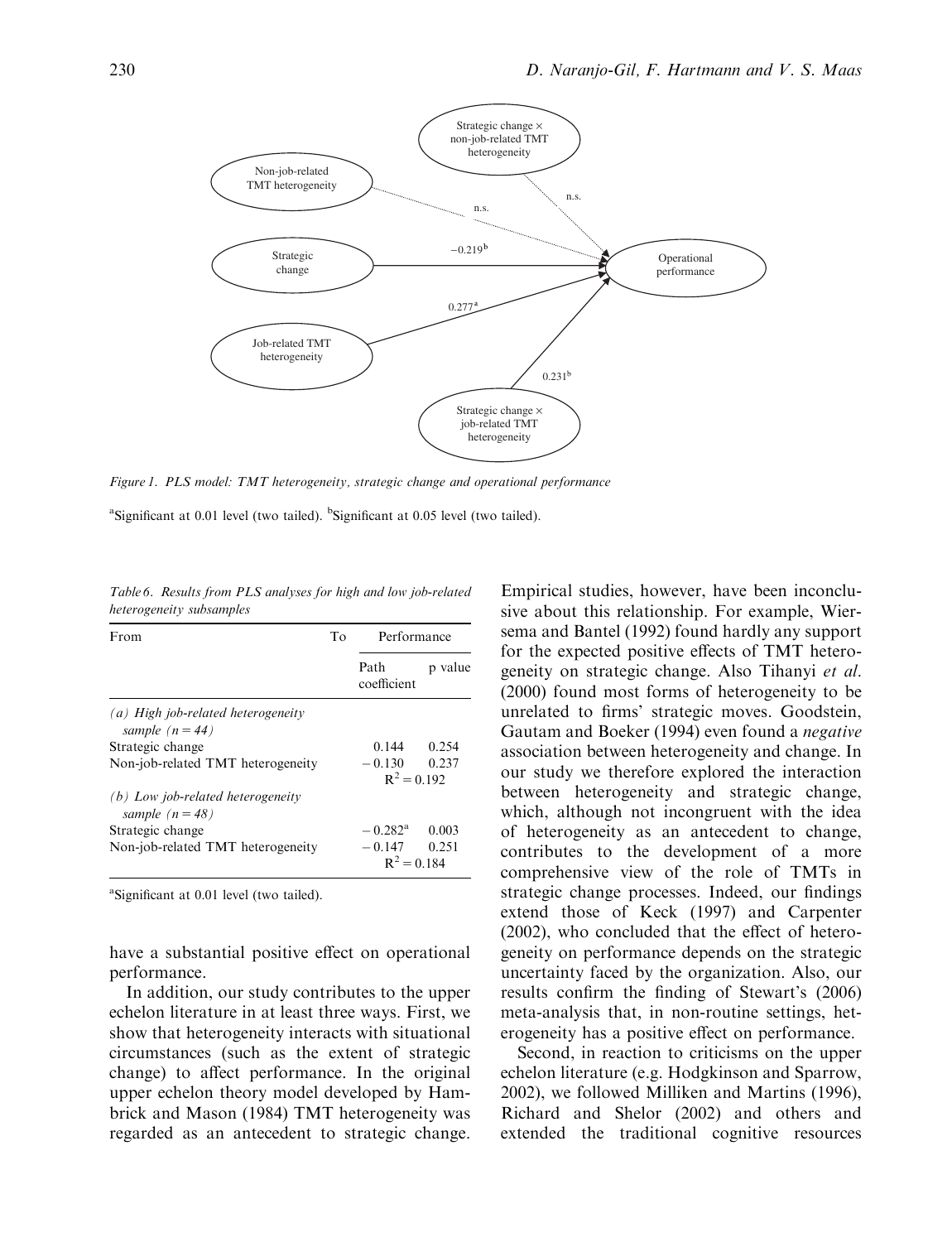argument to include social identity theory in predicting the effects of heterogeneity. We argued that an important benefit of heterogeneous TMTs lies in their inclusion of representatives from different social groups in the organization. Not only does this enable them to collect a broader set of information that can be used in decision-making, it also results in higher levels of motivation and commitment because of employees' identification with (a member of) the management team.

Finally, we show that it is useful to distinguish between job-related and non-job-related forms of heterogeneity. One explanation for the lack of a cohesive body of findings in the upper echelon literature is that studies have failed to identify meaningful dimensions of heterogeneity and to analyse the effects of these dimensions separately (Jackson, 1992; Webber and Donahue, 2001). Our separate analysis of job-related and non-jobrelated heterogeneity revealed that only jobrelated heterogeneity moderated the relation between strategic change and operational performance. Our theory suggests that the effects of job-related heterogeneity are more salient because both the set of valuable cognitive resources available is larger and the number of social groups represented in the TMT is higher in the case of diversity in educational and functional backgrounds and tenure than in the case of age or gender diversity.

When interpreting the findings of our study, some of its limitations should be acknowledged. As the study relied in part on a cross-sectional survey it might suffer from biases that pose a threat to the validity of the findings. We tried to limit the potential biases resulting from the limitations traditionally associated with survey studies by closely following the guidelines of Dillman (2000), and by relying on external performance data. A potential bias also lies in our focus on a single industry in one specific country (Spain). Although we believe that the hospital sector in Spain is well suited to test our hypotheses, it may contain idiosyncrasies that have been overlooked. Clearly, empirical testing of our hypotheses in a different setting could add to the external validity of the results.

Given the cross-sectional nature of our data, it is not always possible to fully rule out the existence of other cause–effect relationships than the ones we set out to explore. For example, our descriptive results show a significant correlation between job-related heterogeneity and strategic change, which may suggest that heterogeneity is also an antecedent of change. Although, as we discussed before, this is not incongruent with our theory, we have focused on a more limited model. The development of a full model, in which all relationships between heterogeneity, strategic change and performance are theoretically specified, provides an important opportunity for future research.

Moreover, such future studies may try to capture the variables of interest using methods that are different from ours. We relied on demographic features to assess TMT heterogeneity and used a perceptual measure of strategic change. Although gaining access to TMTs for research purposes is notoriously difficult, which necessitates trade-offs in method choice, we suggest that future studies may attempt to capture TMT heterogeneity with psychological constructs. Strategic change may be measured with objective data that provide proxies for the organization's strategic position at different points in time. Such data were unavailable in our case. Yet, as we measured strategic change using the pooled perceptions of the different managers in the team, we do believe that we used a reasonably accurate indication of the change process that the organizations and their TMTs went through. In addition, because our measure referred to strategic change in the three-year period preceding the moment at which we measured operational performance, we prevent a potentially confounding effect of performance as an antecedent to change.

Finally, our study does not allow us to draw any definite conclusions about the processes through which heterogeneity affects performance. Future research should continue to develop our understanding of intra-team decision-making processes and group dynamics as well as of the more symbolic effects of TMT heterogeneity on other members of the organization.

## Appendix: Measurement instrument for strategic change

The following two descriptions of hospitals were given to respondents. They were asked to circle on a five-point Likert-type scale where they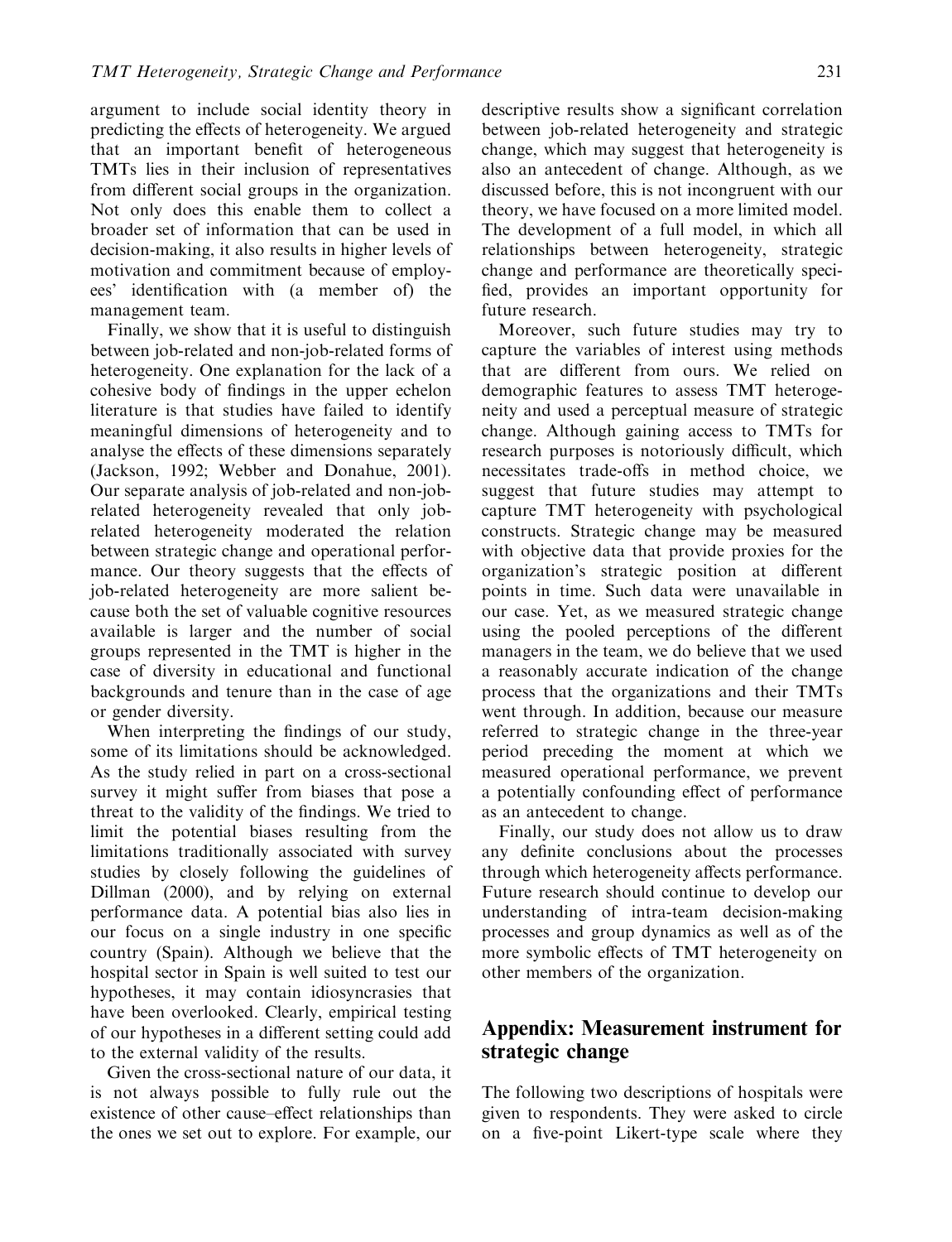would place their hospital three years ago, and where they would place the hospital now. Item (1) represented a Hospital A-type ('defender') hospital and (5) represented a Hospital B-type ('prospector') hospital.

'Hospital A offers a relatively stable set of services, tends to focus on a particular segment of the population and offers a more limited range of services than other hospitals of the same category. Generally Hospital A is not at the forefront of new service developments in healthcare. Developments in services tend to concentrate on current areas of operation. It believes that doing the best job possible in its existing range of services and refining existing services are of utmost importance.'

'Hospital B makes relatively frequent changes in, and additions to, its set of services and tends to offer a wider range of medical services compared to other hospitals of the same category. Hospital B responds rapidly to early signals of market needs or opportunities and it consistently attempts to be at the forefront of new service developments. Other hospitals often follow Hospital B in the development of these services. This type of hospital may not maintain its strength in all of the areas it enters.'

# **References**

- Abernethy, M. A. and P. Brownell (1999). 'The role of budgets in organizations facing strategic change: an exploratory study', Accounting, Organizations and Society, 24, pp. 189– 204.
- Allison, P. (1978). 'Measures of inequality', American Sociological Review, 43, pp. 865–880.
- Bantel, K. A. and S. E. Jackson (1989). 'Top management and innovation in banking: does the composition of the top team make a difference?', Strategic Management Journal, 10, pp. 107–124.
- Bergh, D. D. and J. F. Fairbank (2002). 'Measuring and testing change in strategic management research', Strategic Management Journal, 23, pp. 359-366.
- Blau, P. (1977). Inequality and Heterogeneity. New York: Free Press.
- Carpenter, M. A. (2002). 'The implications of strategy and social context for the relationship between top management team heterogeneity and firm performance', Strategic Management Journal, 23 (3), pp. 275–284.
- Carpenter, M. A., M. A. Geletkanycz and W. G. Sanders (2004). 'Upper echelons research revisited: antecedents, elements, and consequences of top management team composition', Journal of Management, 30 (6), pp. 749–778.
- Carretero, A. L. (2000). 'Herramientas para la gestion clinica', Gestion Hospitalaria, 11, pp. 15–21.
- Chin, W. W. (1998a). 'The partial least squares approach to structural equation modeling'. In G. A. Marcoulides (ed.), Modern Methods for Business Research. Hillsdale, NJ: Erlbaum.
- Chin, W. W. (1998b). 'Issues and opinion on structural equation modeling', MIS Quarterly, March, pp. vii–xvi.
- Chin, W. W., B. L. Marcolin and P. R. Newsted (2003). 'A partial least squares latent variable modelling approach for measuring interaction effects: results from a Monte Carlo simulation study and an electronic-mail emotion/adoption study', Information Systems Research, 14 (2), pp. 189–217.
- Cohen, J. (1988). Statistical Power Analysis for the Behavioral Sciences. Hillsdale, NJ: Erlbaum.
- Danneels, E. (2002). 'The dynamics of product innovation and firm competences', Strategic Management Journal, 23, pp. 1095–1121.
- Desombre, T., C. Kelliher, F. Macfarlane and M. Ozbilgin (2006). 'Re-organizing work roles in health-care: evidence from the implementation of functional flexibility', British Journal of Management, 17, pp. 139–151.
- Diamantopoulos, A. and J. A. Siguaw (2006). 'Formative versus reflective indicators in organizational measure development: a comparison and empirical illustration', British Journal of Management, 17, pp. 263-282.
- Dillman, D. A. (2000). Mail and Internet Surveys: The Tailored Design Method. New York: Wiley.
- Ely, R. J. (1994). 'The effects of organizational demographics and social identity on relationships among professional women', Administrative Science Quarterly, 39, pp. 203–238.
- Ferrier, W. J. (2001). 'Navigating the competitive landscape: the drivers and consequences of competitive aggressiveness', Academy of Management Journal, 44 (4), pp. 858-877.
- Finkelstein, S. and D. C. Hambrick (1996). Strategic Leadership: Top Executives and Their Effects on Organizations. St Paul, MN: West Publishing.
- Fornell, C. and D. F. Larcker (1981). 'Evaluating structural equation models with unobserved variables and measurement error', Journal of Marketing Research, 18, pp. 39–50.
- Golden, B. R. (1992). 'SBU strategy and performance: the moderating effects of the corporate–SBU relationship', Strategic Management Journal, 13, pp. 145–158.
- Golden, B. R. and E. J. Zajac (2001). 'When will boards influence strategy? Inclination  $\times$  power = strategic change', Strategic Management Journal, 22, pp. 1087–1111.
- Goodstein, J., K. Gautam and W. Boeker (1994). 'The effects of board size and diversity on strategic change', Strategic Management Journal, 15 (3), pp. 241–250.
- Hambrick, D. C. and P. Mason (1984). 'Upper echelons: the organization as a reflection of its top managers', Academy of Management Review, 9, pp. 193–206.
- Hannan, M. T. and J. Freeman (1989). Organizational Ecology. Cambridge, MA: Harvard University Press.
- Haslam, S. A. (2001). Psychology in Organizations: The Social Identity Approach. London: Sage.
- Hitt, M. A. and B. Tyler (1991). 'Strategic decision models: integrating different perspectives', Strategic Management Journal, 12, pp. 327–352.
- Hodgkinson, G. P. and P. R. Sparrow (2002). The Competent Organization: A Psychological Analysis of the Strategic Management Process. Buckingham: Open University Press.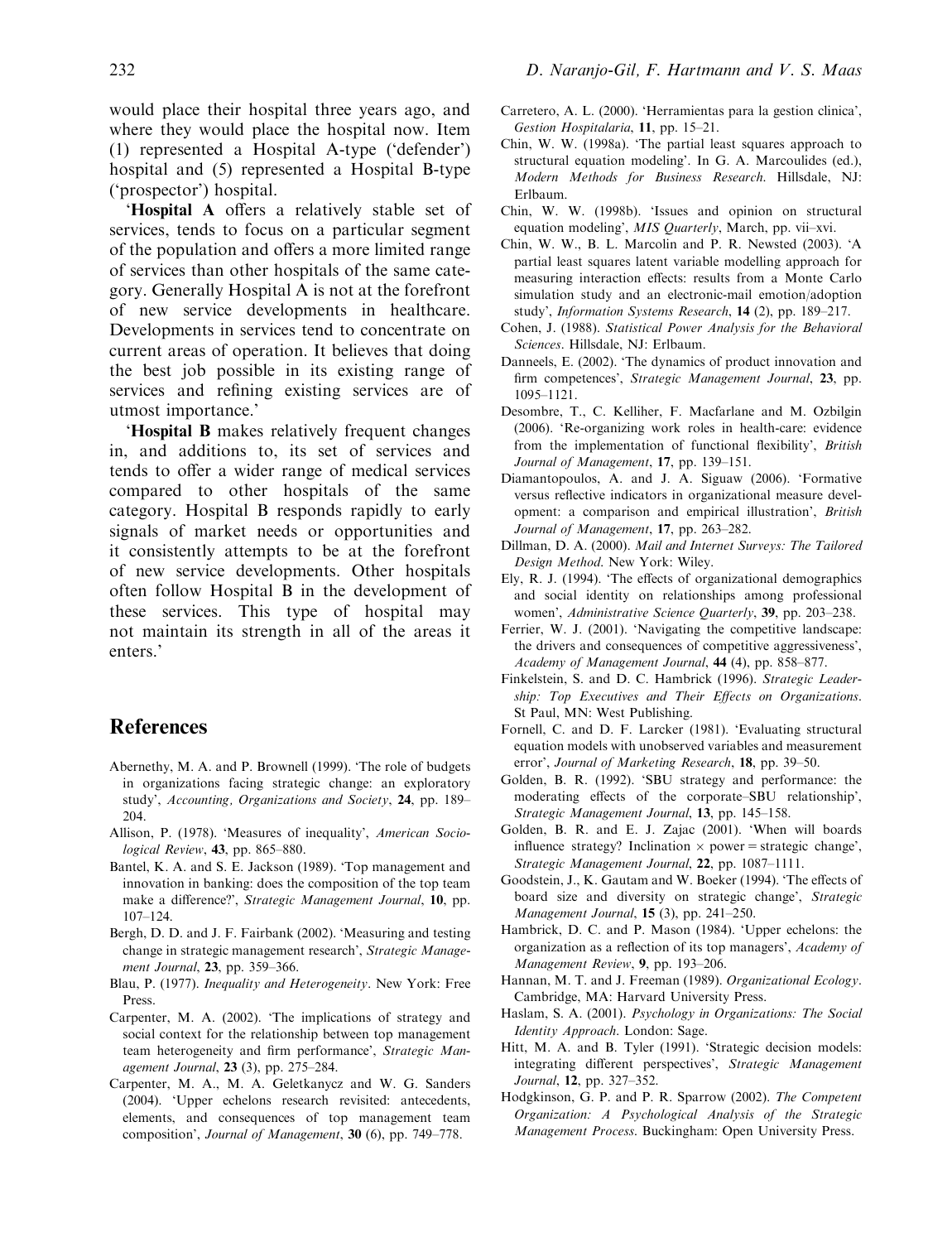- Hoff, T. J. (2001). 'Exploring dual commitment among physician executives in managed care', Journal of Healthcare Management, 46 (2), pp. 91–111.
- Hulland, J. (1999). 'Use of partial least squares (PLS) in strategic management research: a review of four recent studies', Strategic Management Journal, 20, pp. q195–204.
- Insalud (2004). Asistencia espacializada, evolución indicadores. Madrid: Ministerio de Sanidad y Consumo.
- Jackson, S. E. (1992). 'Consequences of group composition for the interpersonal dynamics of strategic issue processing', Advances in Strategic Management, 8, pp. 345–382.
- James, L. R., R. G. Demaree and G. Wolf (1984). 'Estimating within-group interrater reliability with and without response bias', Journal of Applied Psychology, 69, pp. 85–98.
- Jas, P. and C. Skelcher (2005). 'Performance decline and turnaround in public organizations: a theoretical and empirical analysis', *British Journal of Management*, 16, pp. 195–210.
- Kaplan, R. S. and D. P. Norton (2006). 'How to implement a new strategy without disrupting your organization', Harvard Business Review, 84 (3), pp. 100–109.
- Keck, S. L. (1997). 'Top management team structure: differential effects by environmental context', Organization Science, 8 (2), pp. 143-156.
- Knight, D., C. L. Pearce, K. G. Smith, J. D. Olian, H. P. Sims, K. A. Smith and P. Flood (1999). 'Top management team diversity, group process, and strategic consensus', Strategic Management Journal, 20 (5), pp. 445–465.
- Kraatz, M. S. and E. J. Zajac (2001). 'How organizational resources affect strategic change and performance in turbulent environments: theory and evidence', Organization Science, **12** (5), pp. 632–657.
- Leana, C. R. and B. Barry (2000). 'Stability and change as simultaneous experiences in organizational life', Academy of Management Review, 25 (4), pp. 753–759.
- Lee, H. U. and J. H. Park (2006). 'Top team diversity, internationalization and the mediating effect of international alliances', British Journal of Management, 17, pp. 195–213.
- Li, J. T., K. Xin and M. Pillutla (2002). 'Multi-cultural leadership teams and organizational identification in international joint ventures', International Journal of Human Resource Management, 13 (2), pp. 320–337.
- Madorrán Garcia, C. and I. De Val Pardo (2004). 'Strategies and performance in hospitals', Health Policy, 67, pp. 1–13.
- Miles, R. E. and C. C. Snow (1978). Organizational Strategy, Structure, and Process. New York: McGraw-Hill.
- Milliken, F. J. and L. L. Martins (1996). 'Searching for common threads: understanding the multiple effects of diversity in organizational groups', Academy of Management Review, 21 (2), pp. 402–433.
- Murray, A. I. (1989). 'Top management group heterogeneity and firm performance', Strategic Management Journal, 10, pp. 125–141.
- Papadakis, V. M. and P. Barwise (2002). 'How much do CEOs and top managers matter in strategic decision-making?', British Journal of Management, 13 (1), pp. 83-95.
- Pardo del Val, M. and C. Martinez Fuentes (2003). 'Resistance to change: a literature review and empirical study', Management Decision, 41 (2), pp. 148-155.
- Pelled, L. H. (1996). 'Demographic diversity, conflict, and work group outcomes: an intervening process theory', Organization Science, 7 (6), pp. 615–631.
- Pitcher, P. and A. D. Smith (2001). 'Top management team heterogeneity: personality, power, and proxies', Organization Science, **12** (1), pp. 1-18.
- Reichers, A. E., J. P. Wanous and J. T. Austin (1997). 'Understanding and managing cynicism about organizational change', Academy of Management Executive, 11 (1), pp. 48–59.
- Richard, O. C. and R. M. Shelor (2002). 'Linking top management team age heterogeneity to firm performance: juxtaposing two mid-range theories', International Journal of Human Resource Management, 13 (6), pp. 958–974.
- SAS (Servicio Andaluz de Salud) (2003). Actividad asistencial en atención especializada. Sevilla: Consejería de Salud de Junta de Andalucía.
- Shortell, S. M. and D. M. Zajac (1990). 'Perceptual and archival measures of Miles and Snow's strategic types: a comprehensive assessment of reliability and validity', Academy of Management Journal, 33, pp. 817-832.
- Shortell, S. M., E. Morrison and B. Friedman (1990). Strategic Choices for America's Hospitals: Management Change in Turbulent Times. San Francisco, CA: Jossey Bass.
- Simons, T., L. H. Pelled and K. A. Smith (1999). 'Making use of difference: diversity, debate, and decision comprehensiveness in top management teams', Academy of Management Journal, **42** (6), pp. 662-673.
- Stewart, G. L. (2006). 'A meta-analytic review of relationships between team design features and team performance', Journal of Management, 32 (1), pp. 29–54.
- Tajfel, H. (1969). 'Social identity and intergroup behavior', Social Science Information, 13, pp. 65–93.
- Thomas, A. S. and K. Ramaswamy (1996). 'Matching managers to strategy: further tests of the Miles and Snow typology', British Journal of Management, 7, pp. 247–261.
- Tihanyi, L., A. E. Ellstrand, C. M. Daily and D. R. Dalton (2000). 'Composition of the top management team and firm international diversification', Journal of Management, 26 (6), pp. 1157–1177.
- Trinh, H. Q. and S. J. O'Connor (2002). 'Helpful or harmful? The impact of strategic change on the performance of US urban hospitals', Health Services Research, 37 (1), pp. 143– 169.
- Van Peursem, K. A., M. J. Pratt and S. R. Lawrence (1995). 'Health management performance: a review of measures and indicators', Accounting, Auditing and Accountability Journal, 8, pp. 34–70.
- Wally, S. and M. Becerra (2001). 'Top management team characteristics and strategic changes in international diversification – the case of US multinationals in the European community', Group and Organization Management, 26 (2), pp. 165–188.
- Webber, S. S. and L. M. Donahue (2001). 'Impact of highly and less job-related diversity on work group cohesion and performance: a meta-analysis', Journal of Management, 27, pp. 141–162.
- Werts, C. E., R. L. Linn and K. G. Jöreskog (1974). 'Intraclass reliability estimates: testing structural assumptions', Educational and Psychological Measurement, 34, pp. 25–33.
- Wiersema, M. F. and K. A. Bantel (1992). 'Top management team demography and corporate strategic change', Academy of Management Journal,  $35(1)$ , pp. 91-121.